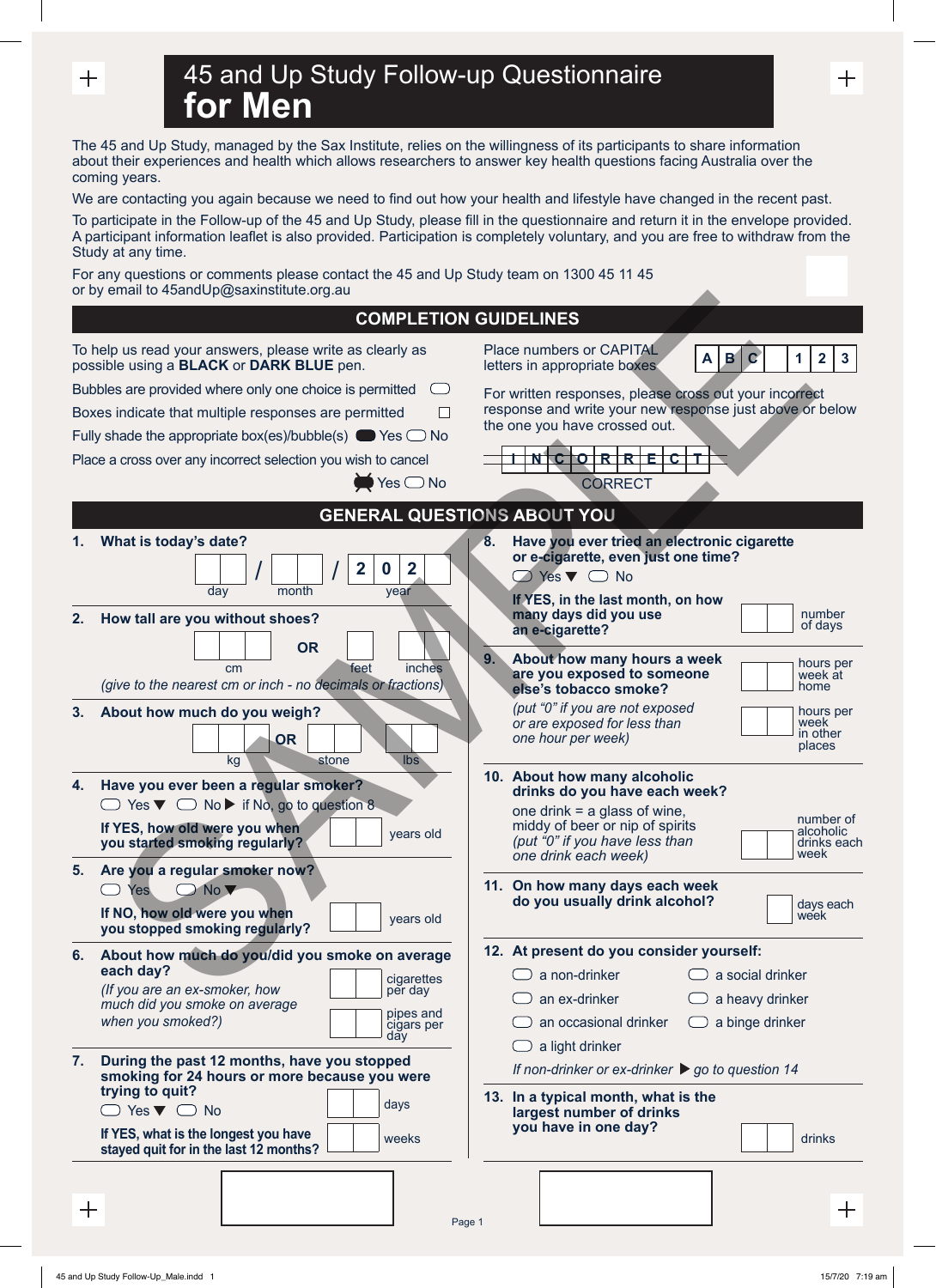| ╅            |                                                                                                                     |                                    |                                                                                                                            |                               |                                                                 | $\pm$                                    |
|--------------|---------------------------------------------------------------------------------------------------------------------|------------------------------------|----------------------------------------------------------------------------------------------------------------------------|-------------------------------|-----------------------------------------------------------------|------------------------------------------|
|              | 14. What BEST describes your current situation?<br>(choose one only)                                                |                                    | 20. Is there anything that stops you from participating<br>in physical activity? (shade all that apply)                    |                               |                                                                 |                                          |
|              | single                                                                                                              | widowed                            | $\Box$ ill health                                                                                                          |                               | $\Box$ not interested                                           |                                          |
|              | married<br>de facto/living with a partner $\Box$                                                                    | divorced<br>separated              | $\Box$ no appropriate activities<br>in my area                                                                             |                               | $\Box$ activities which exist<br>are too expensive              |                                          |
|              | 15. What BEST describes your current housing?<br>(choose one only)                                                  |                                    | $\Box$ no transport to reach<br>activities                                                                                 |                               | $\Box$ no access to                                             | appropriate childcare                    |
|              | house                                                                                                               | nursing home                       | $\Box$ too busy                                                                                                            |                               | $\Box$ caring for a family member                               |                                          |
|              | flat, unit, apartment<br>house on farm                                                                              | hostel for the aged<br>mobile home |                                                                                                                            |                               | $\Box$ other (please specify)                                   |                                          |
|              | retirement village,<br>self care unit                                                                               | other                              |                                                                                                                            |                               |                                                                 |                                          |
|              | 16. Do you (or any member of this household) own this                                                               |                                    |                                                                                                                            |                               |                                                                 |                                          |
|              | home, rent it, or do you live here rent free?<br>own<br>$\Box$                                                      | $\Box$ rent (or pay board)         | QUESTIONS ABOUT YOUR FAMILY HISTORY                                                                                        |                               |                                                                 |                                          |
|              | currently paying off                                                                                                | live here rent free                | 21. Have your mother, father, brother(s) or sister(s)                                                                      |                               |                                                                 |                                          |
|              | mortgage/involved in<br>a rent-buy scheme                                                                           |                                    | ever had: (blood relatives only: shade all that apply)                                                                     |                               |                                                                 |                                          |
|              | If you rent this home, do you:                                                                                      |                                    | m=mother f=father s/b=sister/brother                                                                                       | f s/b<br>m                    |                                                                 | f<br>s/b<br>m                            |
|              | rent privately<br>rent through Housing NSW                                                                          |                                    | heart disease                                                                                                              | $\Box$<br>$\Box$<br>$\sqcup$  | bowel cancer                                                    | $\perp$<br>$\Box$                        |
|              | rent through a housing organisation                                                                                 |                                    | high blood                                                                                                                 | $\Box$                        | early onset                                                     |                                          |
|              | 17. Including yourself, how many people in total live in<br>your household?                                         |                                    | pressure                                                                                                                   | N O                           | lung cancer<br>$< 60$ years                                     | $\Box$<br>$\Box$<br>$\mathbf{L}$         |
|              | (put "1" if you live alone)                                                                                         | people                             | stroke                                                                                                                     | $\mathsf{L}$                  | late onset<br>lung cancer<br>$\geq 60$ years                    |                                          |
|              | 18. How many TIMES did you do each of these<br>activities LAST WEEK?                                                |                                    | diabetes                                                                                                                   | $\mathbf{L}$                  | melanoma                                                        | $\mathbf{L}$                             |
|              | (put "0" if you did NOT do this activity)                                                                           |                                    | dementia/                                                                                                                  | $\Box$<br>$\Box$<br>$\Box$    | prostate                                                        | $\mathsf{L}$<br>$\mathbf{L}$             |
|              | <b>Walking continuously, for</b><br>at least 10 minutes (for recreation<br>or exercise or to get to or from places) | times in<br>the last<br>week       | Alzheimer's<br>Parkinson's                                                                                                 |                               | cancer<br>ovarian                                               |                                          |
|              | <b>Vigorous physical activity</b><br>(that made you breathe harder or                                               |                                    | disease<br>severe                                                                                                          |                               | cancer                                                          |                                          |
|              | puff and pant, like jogging, cycling,<br>aerobics, competitive tennis, but not                                      | times in<br>the last               | depression                                                                                                                 | $\Box$                        | osteoporosis                                                    |                                          |
|              | household chores or gardening)                                                                                      | week                               | severe arthritis                                                                                                           | $\mathbf{L}$                  | hip fracture                                                    |                                          |
|              | <b>Moderate physical activity</b><br>(like gentle swimming, social tennis,                                          | times in                           | breast cancer                                                                                                              | $\Box$<br>⊔<br>$\mathbb{R}^n$ | do not know                                                     |                                          |
|              | vigorous gardening, or work around<br>the house)                                                                    | the last<br>week                   | 22. How many biological (half or full) siblings do you<br>have? (include deceased siblings)                                |                               |                                                                 |                                          |
|              | 19. If you add up all the time you spent doing each                                                                 |                                    | number of<br>brothers                                                                                                      |                               | number of<br>sisters                                            | $\Box$ no siblings<br>$\Box$ do not know |
|              | activity LAST WEEK, how much time did you spend<br><b>ALTOGETHER doing each type of activity?</b>                   |                                    |                                                                                                                            |                               | <b>QUESTIONS ABOUT YOUR HEALTH</b>                              |                                          |
|              | (put "0" if you did NOT do this activity)                                                                           |                                    | 23. During the past 12 months, how many times have                                                                         |                               |                                                                 |                                          |
|              | <b>Walking continuously, for at</b><br>least 10 minutes (for recreation or<br>exercise or to get to or from places) | hours<br>minutes<br>t              | you fallen to the floor or ground?<br>(put "0" if you haven't fallen in this time)                                         |                               |                                                                 | times                                    |
|              | <b>Vigorous physical activity</b><br>(that made you breathe harder                                                  |                                    | 24. Have you had a broken/fractured bone in the last 5 years?                                                              |                               | $\Box$ Yes $\nabla$ $\Box$ No $\nabla$ if No, go to question 25 |                                          |
|              | or puff and pant, like jogging, cycling,<br>aerobics, competitive tennis, but not<br>household chores or gardening) |                                    | If YES, which bones were broken? (shade all that apply)<br>$\Box$ wrist $\Box$ arm $\Box$ hip $\Box$ finger/toe $\Box$ rib |                               |                                                                 | $\Box$ ankle                             |
|              | <b>Moderate physical activity</b>                                                                                   |                                    | $\Box$ other                                                                                                               |                               |                                                                 |                                          |
|              | (like gentle swimming, social tennis,<br>vigorous gardening, or work around<br>the house)                           |                                    | How old were you when it<br>happened? (give age at most recent<br>fracture if more than one)                               |                               |                                                                 | years<br>old                             |
|              |                                                                                                                     |                                    |                                                                                                                            |                               |                                                                 |                                          |
| $\mathrm{+}$ |                                                                                                                     |                                    |                                                                                                                            |                               |                                                                 | $\pm$                                    |
|              |                                                                                                                     |                                    |                                                                                                                            |                               |                                                                 |                                          |

Page 2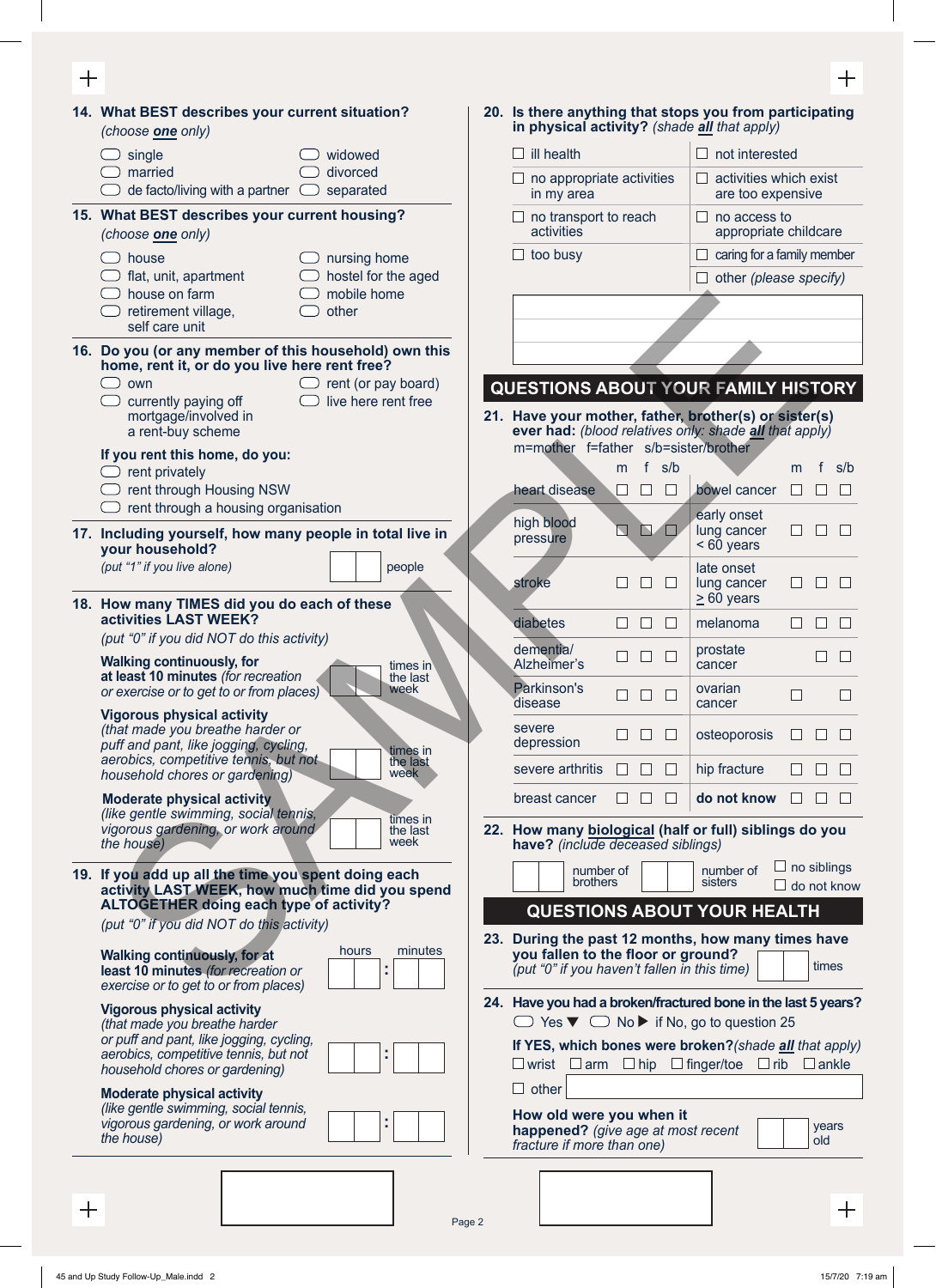**25. Have you taken any medications, vitamins or supplements for most of the last 4 weeks?**  $\Box$  Yes  $\blacktriangledown$   $\Box$  No  $\blacktriangleright$  if No, go to question 26

| If YES, did you take:                                                   |                                     |                                                | Yes      | age when co   |
|-------------------------------------------------------------------------|-------------------------------------|------------------------------------------------|----------|---------------|
| $\Box$ multivitamins + minerals                                         | Avapro, Karvea,<br>irbesartan       | skin cancer (not melanoma)                     | П        | was first fou |
| multivitamins alone                                                     | warfarin, Coumadin                  |                                                |          |               |
| fish oil, omega 3                                                       | Noten, Tenormin,<br>atenolol        | melanoma                                       | $\Box$   |               |
| Vitamin D                                                               | aspirin for the heart               | prostate cancer                                | $\Box$   |               |
| Caltrate, calcium<br>carbonate                                          | aspirin for other reasons           | other cancer                                   | D        |               |
| Fosamax, alendronate                                                    | paracetamol with<br>codeine         |                                                |          |               |
| glucosamine                                                             | paracetamol<br>$\Box$               | (describe type of cancer)                      |          |               |
| Lipitor, atorvastatin                                                   | Ventolin, salbutamol                |                                                |          |               |
| $\Box$ Pravachol, pravastatin                                           | Diabex, Diaformin,<br>metformin     |                                                |          |               |
| Cavstat, Crestor,<br>rosuvastatin                                       | Cipramil, citalopram<br>$\Box$      |                                                |          |               |
| Zocor, Lipex                                                            | Zoloft, sertraline                  |                                                |          |               |
| Lasix, furosemide,<br>frusemide                                         | venlafaxine<br>- 1                  | lymphoedema<br>heart failure (cardiac failure, | $\Box$   |               |
| Norvasc, amlodipine                                                     | Nexium,<br>esomeprazole             | weak heart, enlarged heart)                    | $\Box$   |               |
| □ Cardizem, Vasocardol,<br>diltiazem anti-hypertensive                  | Somac, pantoprazole<br>$\Box$       | atrial fibrillation                            | $\sqcup$ |               |
| Tritace, ramipril                                                       | $\Box$ Losec, Acimax,<br>omeprazole | other heart disease                            | $\Box$   |               |
| Coversyl, Coversyl Plus,<br>Oroxine, thyroxine<br>perindopril           |                                     | (describe type of heart disease)               |          |               |
| Zyloprim, Progout 300,<br>Micardis, telmisartan<br>allopurinol          |                                     |                                                |          |               |
| (please list any other regular medications or supplements)              |                                     |                                                |          |               |
|                                                                         |                                     | high blood pressure                            | □        |               |
| How many of your own teeth do you have left?                            |                                     | stroke                                         | $\Box$   |               |
| ◯ none-all of my teeth are missing ◯ 1-9 teeth left                     |                                     | diabetes - type 1                              | $\Box$   |               |
| $\bigcirc$ 10-19 teeth left $\bigcirc$ 20 or more teeth left            |                                     |                                                |          |               |
| Do you feel you have a hearing loss?<br>$\bigcirc$ Yes<br>$\bigcirc$ No |                                     | diabetes - type 2 or unsure                    | $\Box$   |               |
| Have you ever been a blood donor?                                       |                                     | enlarged prostate                              | $\Box$   |               |
| $\Box$ Yes $\nabla$ $\Box$ No $\Box$ Unsure                             |                                     | blood clot (thrombosis)                        | □        |               |
| If YES, when did you<br>last donate blood?                              |                                     | asthma                                         | $\Box$   |               |
| Have you ever been a plasma donor?                                      | month<br>year                       | hayfever                                       | $\Box$   |               |
|                                                                         |                                     |                                                |          |               |

**26. How many of your own teeth do you have left?**  $\Box$  none–all of my teeth are missing  $\Box$  1-9 teeth left  $\bigcirc$  10-19 teeth left  $\bigcirc$  20 or more teeth left

- **27. Do you feel you have a hearing loss?**  $\bigcirc$  Yes  $\bigcirc$  No
- **28. Have you ever been a blood donor?**  $\Box$  Yes  $\nabla$   $\Box$  No  $\Box$  Unsure **If YES, when did you last donate blood? last donate blood? http://web. last donate blood? html year**
- **29. Have you ever been a plasma donor?**  $\Box$  Yes  $\nabla$   $\Box$  No  $\Box$  Unsure

| If YES, when did you<br>last donate plasma? |       |      |  |
|---------------------------------------------|-------|------|--|
|                                             | month | vear |  |

**30. Have you ever had a blood transfusion in Australia?**  $\Box$  Yes  $\nabla$   $\Box$  No  $\Box$  Unsure **If YES, please indicate a reason(s)**<br>□ cancer treatment □ trauma/

 $\Box$  trauma/emergency<br> $\Box$  other  $\square$  surgery

Page 3

**31. Has a doctor EVER told you that you have:** *(if YES, shade the box and give your age when the condition was first found)*

|                                                                | Yes | age when condition<br>was first found |
|----------------------------------------------------------------|-----|---------------------------------------|
| skin cancer (not melanoma)                                     |     | age                                   |
| melanoma                                                       |     | age                                   |
| prostate cancer                                                |     | age                                   |
| other cancer                                                   | N   | age                                   |
| (describe type of cancer)                                      |     |                                       |
|                                                                |     |                                       |
|                                                                |     |                                       |
| lymphoedema                                                    |     | age                                   |
| heart failure (cardiac failure,<br>weak heart, enlarged heart) |     | age                                   |
| atrial fibrillation                                            |     | age                                   |
| other heart disease                                            |     | age                                   |
| (describe type of heart disease)                               |     |                                       |

| high blood pressure         |              | age |
|-----------------------------|--------------|-----|
| stroke                      | ГΙ           | age |
| diabetes - type 1           | $\mathsf{L}$ | age |
| diabetes - type 2 or unsure | $\mathbf{I}$ | age |
| enlarged prostate           | $\mathsf{L}$ | age |
| blood clot (thrombosis)     |              | age |
| asthma                      | $\mathsf{L}$ | age |
| hayfever                    | П            | age |
| osteoarthritis              |              | age |
| depression                  |              | age |
| anxiety                     | ΙI           | age |
| Parkinson's disease         |              | age |
| none of these               |              |     |

 $+$ 

 $\overline{+}$ 

 $^{+}$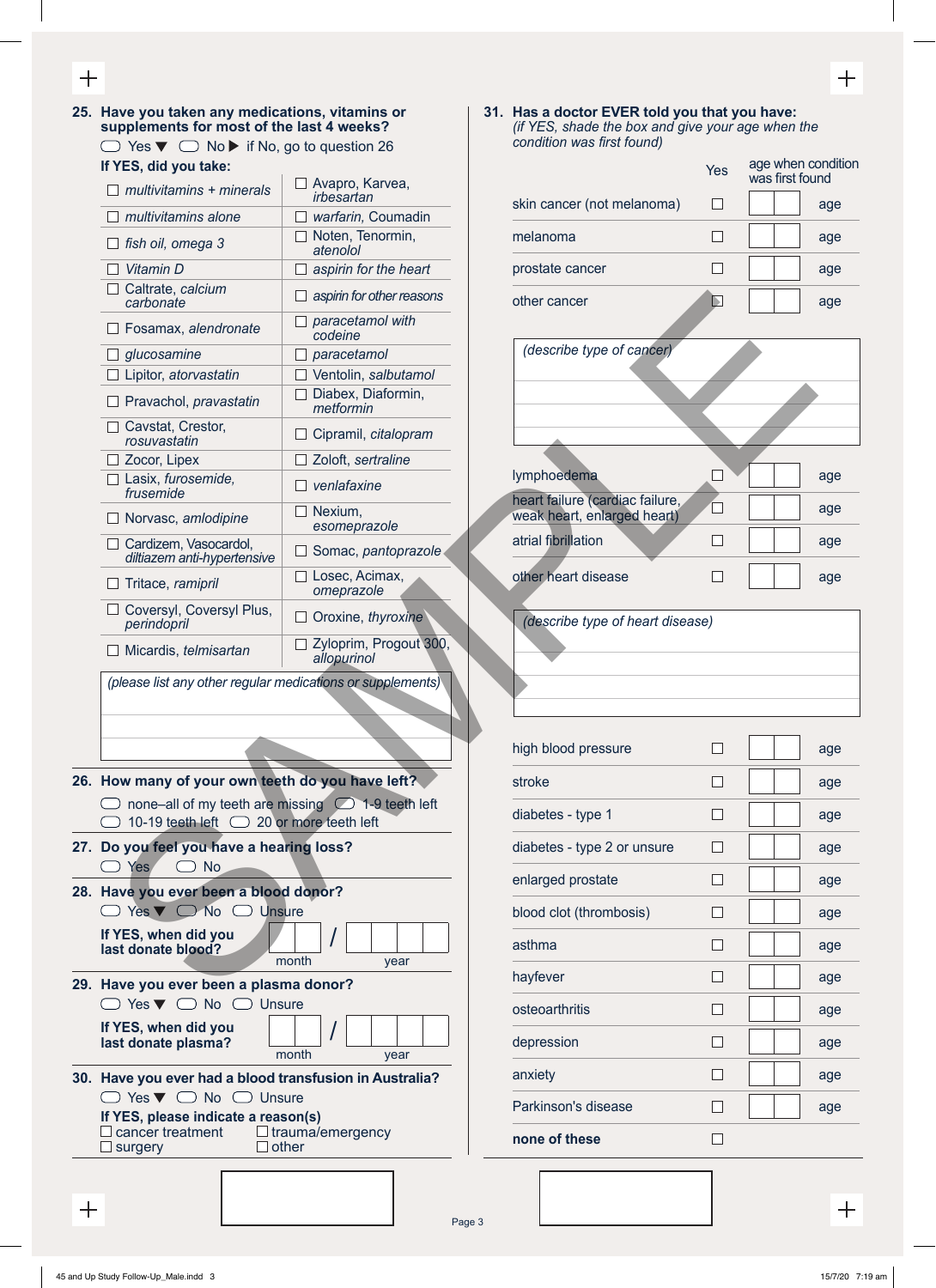**32. In the last month have you been treated for:**  *(if YES, shade the box and give your age when the treatment started)* Yes age started

|                                     | Yes            | aye starteu<br>treatment |
|-------------------------------------|----------------|--------------------------|
| cancer                              |                | age                      |
| heart attack or angina              |                | age                      |
| other heart disease                 |                | age                      |
| high blood pressure                 |                | age                      |
| high blood cholesterol              |                | age                      |
| blood clotting problems             |                | age                      |
| asthma                              |                | age                      |
| osteoarthritis                      |                | age                      |
| thyroid problems                    | $\blacksquare$ | age                      |
| osteoporosis or low bone<br>density |                | age                      |
| depression                          |                | age                      |
| anxiety                             |                | age                      |
| none of these                       |                |                          |

**33. Are you NOW suffering from any other important illness?**

| If YES, please list any other illnesses. |  |
|------------------------------------------|--|
|                                          |  |
|                                          |  |
|                                          |  |
|                                          |  |
|                                          |  |
|                                          |  |
|                                          |  |
|                                          |  |
|                                          |  |

**34. Have you ever had the flu vaccine?**  $\mathsf{Yes} \blacktriangleright \hspace{1mm} \square \hspace{1mm} \mathsf{No} \hspace{1mm} \square \hspace{1mm} \mathsf{Unsure}$ **If YES, when did you last**  $\begin{array}{c|c} \hline \text{If } Y \in \mathbb{S} \setminus \{1,2,3,4\} \end{array}$  are the flu vaccine?

**35. Have you ever had the adult whooping cough vaccine?**  $\Box$  Yes  $\nabla$   $\Box$  No  $\Box$  Unsure

Page 4

| If YES, when did you last<br>have the adult whooping<br>cough vaccine? |       |  |      |  |
|------------------------------------------------------------------------|-------|--|------|--|
|                                                                        | month |  | vear |  |

| n the last month have you been treated for:<br>if YES, shade the box and give your age when the    |            |                          |      | 36. How much bodily pain have you had during<br>the past 4 weeks?                                                                                |
|----------------------------------------------------------------------------------------------------|------------|--------------------------|------|--------------------------------------------------------------------------------------------------------------------------------------------------|
| eatment started)                                                                                   |            |                          |      | $\Box$ very mild<br>$\bigcirc$ none<br>mild                                                                                                      |
|                                                                                                    | <b>Yes</b> | age started<br>treatment |      | severe<br>moderate<br>very severe                                                                                                                |
| ancer                                                                                              | ⊔          |                          | age  | 37. During the past 4 weeks, how much did pain<br>interfere with your normal work (including both                                                |
| eart attack or angina                                                                              | $\Box$     |                          | age  | work outside the home and housework)?<br>$\Box$ a little bit<br>$\Box$ not at all                                                                |
| ther heart disease                                                                                 | $\Box$     |                          | age  | $\Box$ quite a bit<br>$\Box$ extremely<br>$\Box$ moderately                                                                                      |
| igh blood pressure                                                                                 | $\Box$     |                          | age  | 38. In the past 4 weeks, have you had pain in your                                                                                               |
| igh blood cholesterol                                                                              | □          |                          | age  | lower back?<br>$\Box$ Yes $\nabla$ $\Box$ No                                                                                                     |
| lood clotting problems                                                                             | □          |                          | age  | If YES, was this pain bad enough to limit your usual                                                                                             |
| sthma                                                                                              | $\Box$     |                          | age  | activities or change your daily routine for more than<br>one day?                                                                                |
| steoarthritis                                                                                      | $\Box$     |                          | age  | $\bigcirc$ Yes<br>$\bigcirc$ No                                                                                                                  |
| nyroid problems                                                                                    | $\Box$     |                          | age  | 39. Do you regularly need help with daily tasks<br>because of long-term illness or disability?                                                   |
| steoporosis or low bone<br>ensity                                                                  | □          |                          | age  | (e.g. personal care, getting around, preparing meals)<br>$\bigcirc$ Yes $\blacktriangledown$ $\bigcirc$ No                                       |
| epression                                                                                          | $\Box$     |                          | age  | If YES, what best describes your situation?<br>(choose one only)                                                                                 |
| nxiety                                                                                             | $\Box$     |                          | age  | I need help with tasks and am getting all the<br>$\Box$                                                                                          |
| one of these                                                                                       | $\Box$     |                          |      | help I need                                                                                                                                      |
| <b>The you NOW suffering from any other important</b><br>Iness?                                    |            |                          |      | I need help with tasks and am NOT getting the<br>help I need                                                                                     |
| $\supset$ Yes $\blacktriangledown$ $\bigcirc$ No                                                   |            |                          |      | 40. Do you regularly care for a sick or disabled family<br>member or friend?                                                                     |
| If YES, please list any other illnesses.                                                           |            |                          |      | $\Box$ Yes $\nabla$ $\Box$ No $\nabla$ if No, go to question 41                                                                                  |
|                                                                                                    |            |                          |      | full hours<br>time<br>each week<br>If YES, about how much<br>time each week do you<br>usually spend caring for<br>П<br><b>OR</b><br>this person? |
|                                                                                                    |            |                          |      | If YES, do you usually<br>$\supset$ Yes<br><b>No</b><br>live with the person<br>you care for?                                                    |
|                                                                                                    |            |                          |      | 41. About how many times a week are you usually<br>troubled by leaking urine?                                                                    |
|                                                                                                    |            |                          |      | once a week or less<br>2-3 times<br>never                                                                                                        |
| lave you ever had the flu vaccine?                                                                 |            |                          |      | 4-6 times<br>$\Box$ every day                                                                                                                    |
| $\Box$ Yes $\nabla$ $\Box$ No $\Box$ Unsure                                                        |            |                          |      | 42. Have you ever had a blood test ordered by your<br>doctor to check for prostate disease? (PSA test)                                           |
| YES, when did you last<br>ave the flu vaccine?                                                     |            |                          |      | $\Box$ Yes $\nabla$ $\Box$ No $\nabla$ if No, go to question 43                                                                                  |
|                                                                                                    | month      |                          | year | If YES, what year did                                                                                                                            |
| lave you ever had the adult whooping cough vaccine?<br>$\Box$ Yes $\nabla$ $\Box$ No $\Box$ Unsure |            |                          |      | you have your last PSA test?<br>(e.g. 2009)                                                                                                      |
| YES, when did you last<br>ave the adult whooping                                                   |            |                          |      | How many times have you had<br>times<br>a PSA test altogether?                                                                                   |

 $+$ 

 $\Box$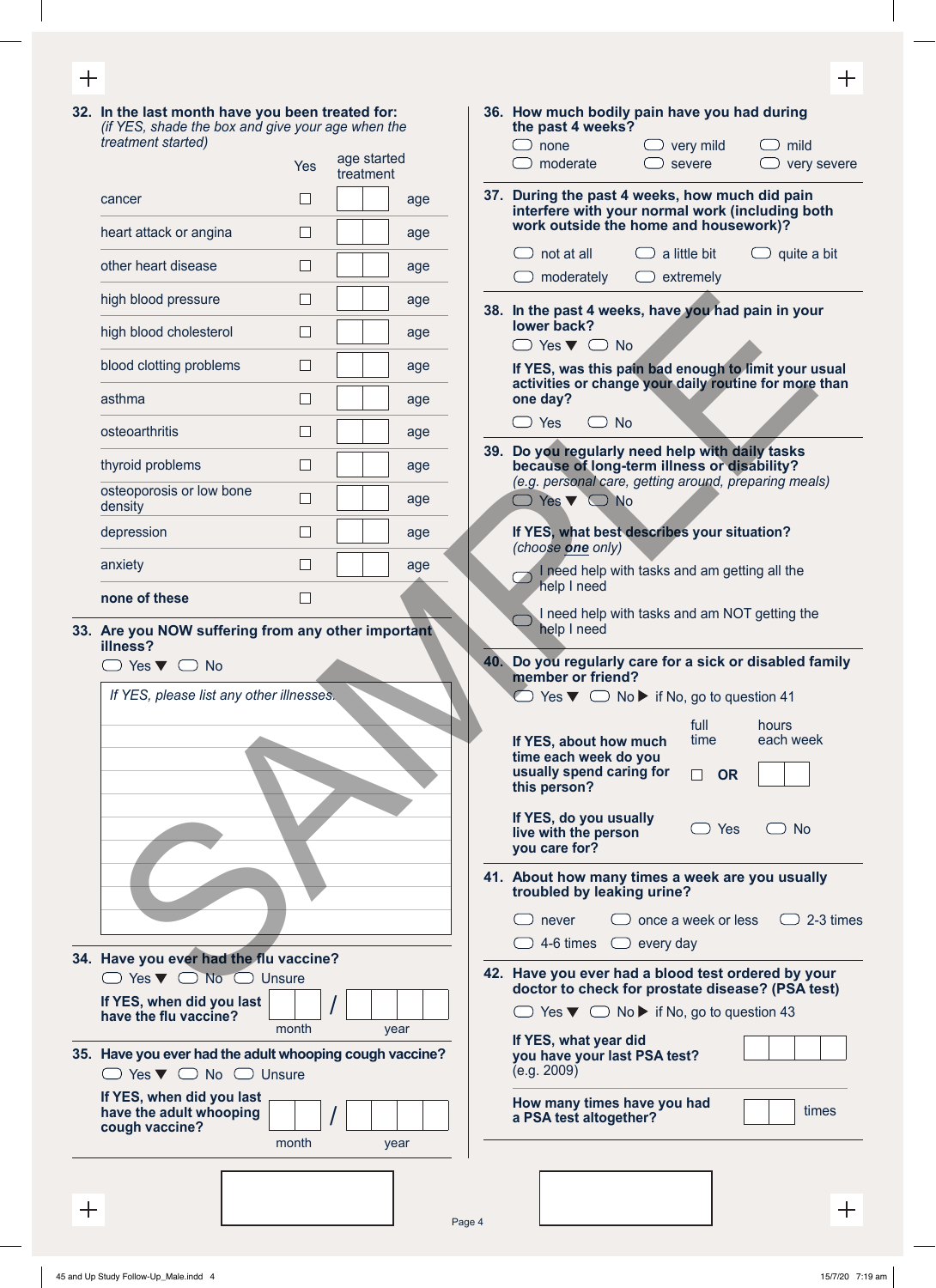| 十     |                                                                                                                                                                                        |                          | 十                                                                                                                                                     |
|-------|----------------------------------------------------------------------------------------------------------------------------------------------------------------------------------------|--------------------------|-------------------------------------------------------------------------------------------------------------------------------------------------------|
|       | 43. Have you ever been screened for colorectal<br>(bowel) cancer?                                                                                                                      |                          | 46. Thinking about your own life and personal circumstances,<br>how satisfied are you with your life as a whole?                                      |
|       | $\Box$ Yes $\nabla$ $\Box$ No $\nabla$ if No, go to question 44                                                                                                                        |                          | $\overline{4}$<br>5<br>6<br>$2^{\circ}$<br>3<br>7 <sup>7</sup><br>8<br>9<br>10                                                                        |
|       | If YES, please indicate which of these test(s) you had:                                                                                                                                |                          |                                                                                                                                                       |
|       | $\Box$ faecal occult blood test (test for blood in the stool/faeces)                                                                                                                   |                          | On this scale zero means you feel no satisfaction at all.<br>10 means you feel completely satisfied.                                                  |
|       | sigmoidoscopy (test using a tube to examine the<br>$\Box$ lower bowel: usually done in a doctor's office without<br>pain relief)                                                       |                          | 47. How satisfied are you with:<br>$\sim$ 1<br>$2 \quad 3$<br>$\overline{4}$<br>5<br>6<br>8<br>9<br>$\Omega$<br>$\overline{7}$<br>10                  |
|       | colonoscopy (test using a long tube to examine the<br>whole large bowel; you would usually have an enema<br>or drink large amounts of special liquid to prepare the<br>bowel for this) |                          | your<br>standard<br>OOOO<br>of living?<br>your<br>DOC                                                                                                 |
|       | What year did you have the<br>most recent one of these tests?                                                                                                                          |                          | health?<br>what<br>you are<br>200000                                                                                                                  |
|       | How many bowel screening<br>examinations have you had in<br>the last 5 years?                                                                                                          |                          | achieving<br>in life?<br>your                                                                                                                         |
|       | Were you tested because you received an invitation to<br>be screened for bowel cancer as part of the National                                                                          |                          | personal<br>relationships?                                                                                                                            |
|       | <b>Bowel Cancer Screening Program?</b>                                                                                                                                                 |                          | how safe<br>$\overline{O}$<br>you feel?                                                                                                               |
|       | $\Box$ No $\Box$ Don't know<br>Yes<br>Has your doctor ever told you that your bowel<br>screening test results were abnormal or required                                                |                          | feeling part<br>000000<br>of your<br>(<br>community?                                                                                                  |
|       | further investigation?<br>$\bigcirc$ No<br>Don't know<br>$\bigcirc$ Yes                                                                                                                |                          | your future<br>$($ )<br>$($ )<br>$\overline{\phantom{a}}$<br>security?                                                                                |
|       | 44. Does your health now LIMIT YOU in any of the<br>following activities?                                                                                                              | NO,                      | 48. In the last 12 months have you had a medical<br>problem but avoided seeing a doctor because of<br>the cost of medicine that may be prescribed?    |
|       | YES,<br>YES,<br>limited limited<br>a lot a little                                                                                                                                      | not<br>limited<br>at all | $\Box$ Yes $\Box$ No $\Box$ Don't know                                                                                                                |
|       | <b>VIGOROUS activities</b><br>(e.g. running, strenuous sports)                                                                                                                         |                          | 49. In the last 12 months have you not collected,<br>stopped using or cut down the dose of medicine<br>prescribed by your doctor because of the cost? |
|       | MODERATE activities (e.g. pushing<br>$\Box$<br>$\begin{pmatrix} 1 & 1 \\ 1 & 1 \end{pmatrix}$<br>a vacuum cleaner, playing golf)                                                       |                          | Yes ◯ No ◯ Don't know                                                                                                                                 |
|       | lifting or carrying shopping<br>$\bigcirc$<br>$\bigcirc$<br>$\bigcirc$<br>climbing several flights of stairs                                                                           | $\overline{\mathbb{C}}$  | 50. Which of the following do you have (excluding<br>Medicare)? (shade all that apply)<br>$\Box$ private health insurance – with extras               |
|       | climbing one flight of stairs<br>$\bigcirc$<br>$\mathbb{Z}$<br>$\overline{\bigcirc}$<br>walking one kilometre<br>◯                                                                     | $\bigcirc$               | $\Box$ private health insurance – without extras                                                                                                      |
|       | walking half a kilometre<br>$\bigcirc$                                                                                                                                                 | $\bigcirc$               | Department of Veterans' Affairs White or Gold Card                                                                                                    |
|       | walking 100 metres<br>$\subset$                                                                                                                                                        | $\qquad \qquad \Box$     | health care concession card                                                                                                                           |
|       | $\bigcirc$<br>bending, kneeling or stooping                                                                                                                                            | $\bigcirc$               | none of these                                                                                                                                         |
|       | bathing or dressing yourself<br>- 1                                                                                                                                                    | $\bigcap$                | <b>QUESTIONS ABOUT TIME AND WORK</b>                                                                                                                  |
|       | 45. In general, how would you rate your:                                                                                                                                               |                          | 51. What is your usual yearly HOUSEHOLD income                                                                                                        |
|       | very                                                                                                                                                                                   |                          | before tax, from all sources?                                                                                                                         |
|       | excellent good<br>fair<br>good<br>overall health?<br>$\bigcirc$<br>$($ )<br>$($ )                                                                                                      | poor<br>$\cup$           | (include wages, benefits, pensions, superannuation etc.)                                                                                              |
|       | quality of life?<br>$\subset$<br>$\Box$                                                                                                                                                |                          | less than \$5,000<br>\$60,000 - \$69,999<br>$\overline{\phantom{0}}$                                                                                  |
|       | eyesight (with                                                                                                                                                                         |                          | $$5,000 - $9,999$<br>\$70,000 - \$79,999                                                                                                              |
|       | glasses or contact                                                                                                                                                                     |                          | \$10,000 - \$19,999<br>\$80,000 - \$89,999<br>$(\quad)$                                                                                               |
|       | lenses, if you wear<br>them)?                                                                                                                                                          |                          | \$20,000 - \$29,999<br>\$90,000 - \$119,999<br>$\bigcirc$                                                                                             |
|       | memory?                                                                                                                                                                                |                          | \$30,000 - \$39,999<br>\$120,000 - \$149,999<br>(                                                                                                     |
|       | $\qquad \qquad \Box$<br>$\qquad \qquad \Box$<br>teeth and gums?<br>$\overline{\phantom{a}}$                                                                                            | $\bigcirc$               | \$40,000 - \$49,999<br>\$150,000 or more<br>$\hspace{0.1in}\Box$<br>I would rather not                                                                |
|       | hearing?<br>$\bigcirc$<br>$\bigcap$<br>$\bigcap$<br>- 1                                                                                                                                | $\hspace{0.5cm}\bigcap$  | \$50,000 - \$59,999<br>answer this question                                                                                                           |
|       |                                                                                                                                                                                        |                          |                                                                                                                                                       |
|       |                                                                                                                                                                                        |                          |                                                                                                                                                       |
| $\pm$ |                                                                                                                                                                                        | Pane 5                   |                                                                                                                                                       |

Page 5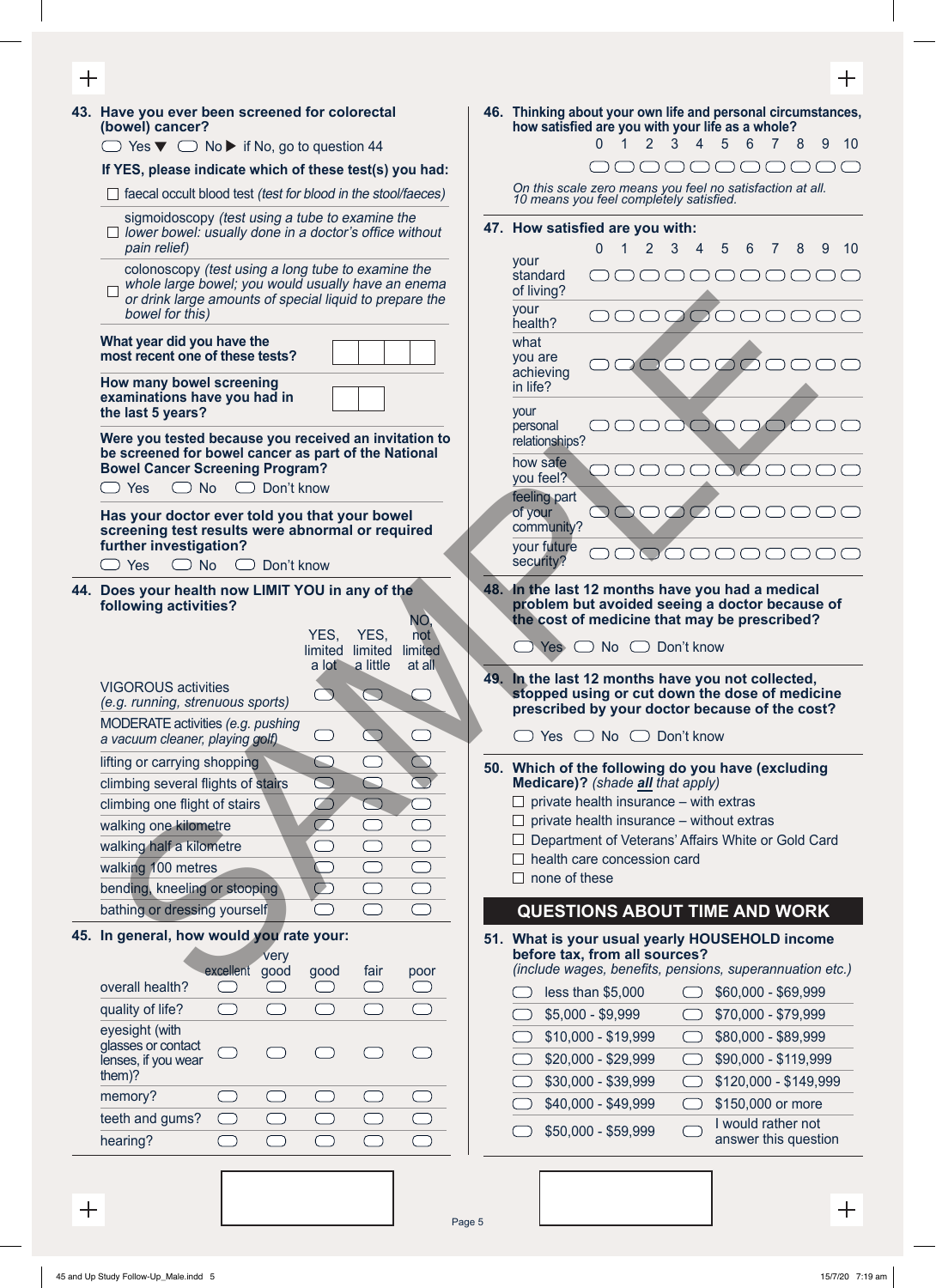$\qquad \qquad +$ 

|              | 52. What is your current work status?<br>(shade all that apply) |                                  | 59. About how many hours a<br>DAY would you usually spend |                                                                      |                | hours<br>per day |                                               |                           |               |
|--------------|-----------------------------------------------------------------|----------------------------------|-----------------------------------------------------------|----------------------------------------------------------------------|----------------|------------------|-----------------------------------------------|---------------------------|---------------|
|              | $\Box$ in full time paid work                                   | $\Box$ self-employed             |                                                           | outdoors on a weekday and on                                         |                |                  |                                               | weekday                   |               |
|              | in part time paid work<br>$\Box$ doing unpaid work              |                                  |                                                           | the weekend?                                                         |                |                  |                                               |                           |               |
|              | completely retired/pensioner                                    | $\Box$ studying                  |                                                           |                                                                      |                |                  |                                               | weekend                   |               |
|              | partially retired                                               | $\Box$ looking after home/family |                                                           | 60. How many TIMES in the last WEEK did you:                         |                |                  |                                               |                           |               |
|              | disabled/sick                                                   | $\Box$ unemployed                |                                                           | (put "0" if you did not spend any time doing it)                     |                |                  |                                               |                           |               |
|              | $\Box$ other                                                    |                                  |                                                           | spend time with friends or                                           |                |                  |                                               | times in the              |               |
|              | 53. If you are partially or completely retired,                 |                                  |                                                           | family who do not live with you?                                     |                |                  |                                               | last week                 |               |
|              | how old were you when<br>you retired?                           | years<br>old                     |                                                           | talk to someone (friends, relatives)<br>or others) on the telephone? |                |                  |                                               | times in the<br>last week |               |
|              | 54. Why did you retire? (shade all that apply)                  |                                  |                                                           | go to meetings of social clubs,                                      |                |                  |                                               | times in the              |               |
|              | $\Box$ reached usual retirement age                             | $\Box$ lifestyle reasons         |                                                           | religious groups or other groups<br>you belong to?                   |                |                  |                                               | last week                 |               |
|              | $\Box$ to care for family member/friend                         | $\Box$ ill health                |                                                           |                                                                      |                |                  |                                               |                           |               |
|              | $\Box$ made redundant                                           | $\Box$ could not find a job      |                                                           | 61. How many people outside your<br>home, but within one hour of     |                |                  |                                               |                           |               |
|              | $\Box$ to do voluntary work                                     | $\Box$ other                     |                                                           | travel, do you feel you can                                          |                |                  |                                               | people                    |               |
|              | 55. About how many                                              |                                  |                                                           | depend on or feel very close to?                                     |                |                  |                                               |                           |               |
|              | <b>HOURS each WEEK</b>                                          | hours per week                   |                                                           | 62. During the past 4 weeks, about how often did you feel:           |                |                  |                                               |                           |               |
|              | do you usually spend                                            | paid<br>work                     |                                                           |                                                                      | none           |                  | a little some                                 | most                      | all           |
|              | doing the following?<br>(put "0" if you do not                  | voluntary/                       |                                                           |                                                                      | of the         | of the           | of the                                        | of the                    | of the        |
|              | spend any time doing it)                                        | unpaid work                      |                                                           | tired out for no                                                     | time           | time             | time                                          | time                      | time          |
|              | 56. What is your MAIN (or most common) means of                 |                                  |                                                           | good reason?                                                         |                | $($ )            | $\left( \begin{array}{c} \end{array} \right)$ | $(\quad)$                 | 0             |
|              | transport? (choose one only)                                    |                                  |                                                           | nervous?                                                             |                | - 1              |                                               | C.                        |               |
|              | car or taxi                                                     | public transport<br>bicycle      |                                                           | so nervous that                                                      |                |                  |                                               |                           |               |
|              | motorcycle/scooter $\Box$                                       | mobility scooter<br>walk         |                                                           | nothing could                                                        |                |                  |                                               |                           |               |
|              | other                                                           |                                  |                                                           | calm you down?                                                       |                |                  |                                               |                           |               |
|              | QUESTIONS ABOUT ACTIVITIES AND SUPPORT                          |                                  |                                                           | hopeless?                                                            | $\Box$         | $\bigcap$        | $(\quad)$                                     | 0                         |               |
|              | 57. During the LAST 7 DAYS, how much time did you               |                                  |                                                           | restless or<br>fidgety?                                              |                |                  |                                               |                           |               |
|              | spend SITTING on a usual WEEK day and a usual                   |                                  |                                                           | so restless that                                                     |                |                  |                                               |                           |               |
|              | <b>WEEKEND day:?</b><br><b>WEEK day</b>                         | <b>WEEKEND day</b>               |                                                           | you could not sit                                                    |                |                  |                                               |                           |               |
|              | hours<br>for TRANSPORT                                          | minutes<br>hours<br>minutes      |                                                           | still?                                                               |                |                  |                                               |                           |               |
|              | ç<br>(e.g. in car, bus,                                         | t,                               |                                                           | depressed?                                                           |                |                  |                                               |                           |               |
|              | train etc.)                                                     |                                  |                                                           | that everything                                                      |                |                  |                                               |                           |               |
|              | at WORK (e.g.<br>sitting at desk or                             |                                  |                                                           | was an<br>effort?                                                    |                |                  |                                               |                           |               |
|              | using a computer)                                               |                                  |                                                           | so sad that                                                          |                |                  |                                               |                           |               |
|              | t,<br>watching TV                                               | t,                               |                                                           | nothing could                                                        |                |                  |                                               |                           |               |
|              |                                                                 |                                  |                                                           | cheer you up?                                                        |                |                  |                                               |                           |               |
|              | using a computer<br>at home (e.g.                               |                                  |                                                           | worthless?                                                           |                |                  |                                               |                           |               |
|              | email, games,                                                   | t,                               |                                                           | 63. During the past 4 weeks, about how often did you                 |                |                  |                                               |                           |               |
|              | <i>information,</i><br>chatting)                                |                                  |                                                           | have any of the following problems:                                  |                |                  |                                               |                           |               |
|              | other leisure                                                   |                                  |                                                           |                                                                      | none           | a little         | some                                          | most                      | all<br>of the |
|              | activities (e.g.                                                |                                  |                                                           |                                                                      | of the<br>time | of the<br>time   | of the<br>time                                | of the<br>time            | time          |
|              | socialising, movies<br>t,<br>etc., but NOT                      | t,                               |                                                           | being irritable,                                                     |                |                  |                                               |                           |               |
|              | including TV                                                    |                                  |                                                           | grumpy or in a<br>bad mood?                                          | 그              | $\bigcap$        |                                               |                           |               |
|              | or computer use)                                                |                                  |                                                           | being unable to                                                      |                |                  |                                               |                           |               |
|              | 58. About how many HOURS<br>in each 24 hour DAY do              | hours<br>per day                 |                                                           | stop or control                                                      |                |                  |                                               |                           |               |
|              | you usually spend doing                                         | sleeping                         |                                                           | worrying?                                                            |                |                  |                                               |                           |               |
|              | the following?<br>(put "0" if you do not spend                  | (including at<br>night and naps) |                                                           | trouble falling or<br>staying asleep?                                | $\Box$         | $\bigcap$        | $\overline{\phantom{a}}$                      | (منتبر)                   |               |
|              | any time doing it)                                              | standing                         |                                                           | poor appetite?                                                       |                |                  |                                               | Œ                         |               |
|              |                                                                 |                                  |                                                           |                                                                      |                |                  |                                               |                           |               |
|              |                                                                 |                                  |                                                           |                                                                      |                |                  |                                               |                           |               |
| $\mathrm{+}$ |                                                                 |                                  |                                                           |                                                                      |                |                  |                                               |                           | $\pm$         |
|              |                                                                 |                                  | Page 6                                                    |                                                                      |                |                  |                                               |                           |               |

 $\boldsymbol{+}$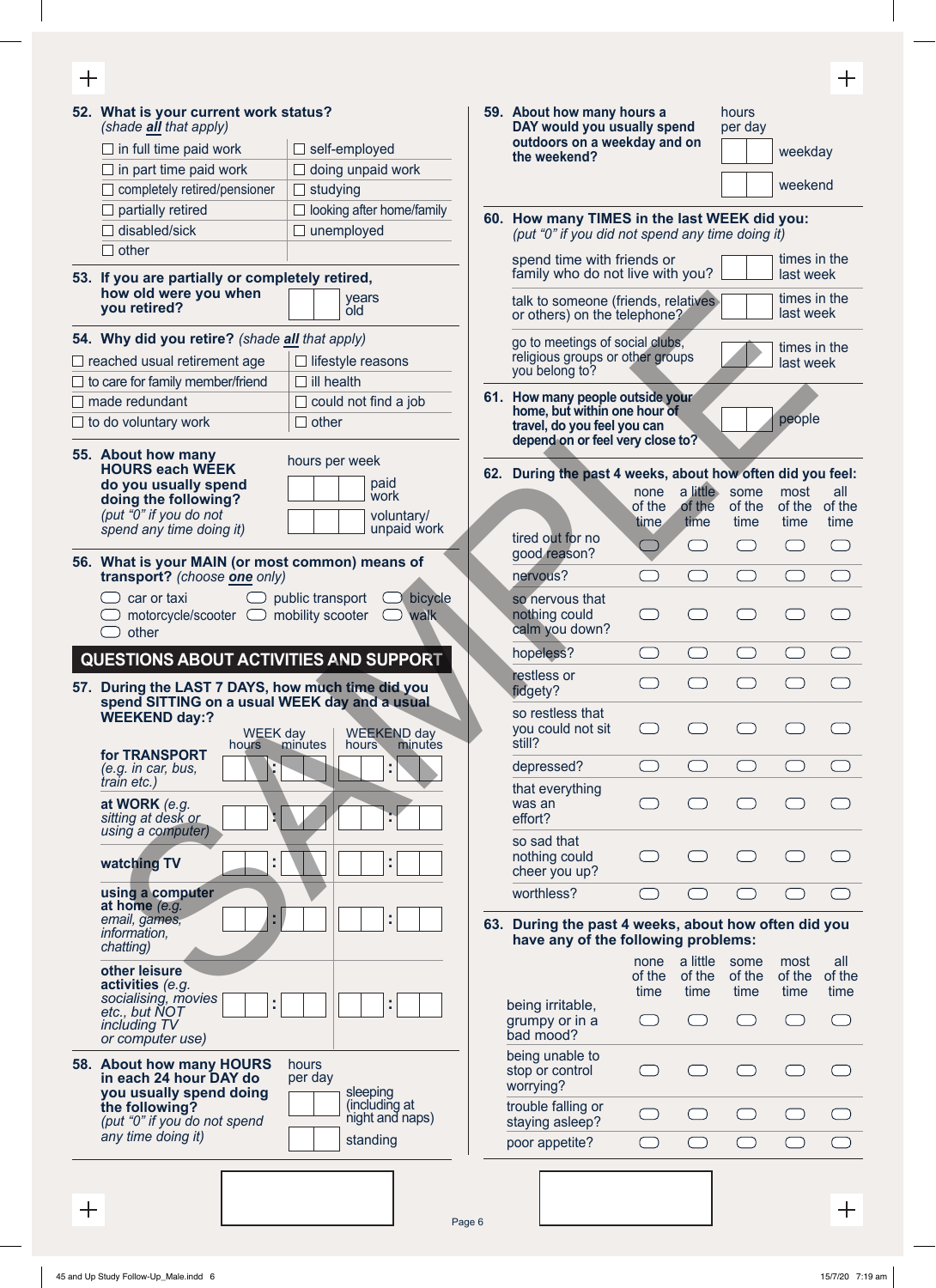#### $\pm$ **QUESTIONS ABOUT YOUR DIET 64. About how many times each WEEK do you eat:**  *(count all meals and snacks; put "0" if never eaten or if eaten less than once a week* number of times eaten beef, lamb or pork each each week week chicken, turkey or duck each week The state of the total state of the state of the state of the state of the state of the state of the state of the state of the state of the state of the state of the state of the state of the state of the state of the sta processed meat (include bacon, each sausages, salami, devon, burgers etc.) week fish or seafood each week  $\Box$  cheese each  $\Box$  each  $\Box$  each  $\Box$ week **65. Which type of milk do you mostly have?**  *(choose one only)*  $\Box$  whole milk  $\Box$  reduced fat milk  $\Box$  skim milk  $\Box$  soy milk  $\Box$  other milk  $\Box$  I don't drink milk **66. Please shade the box if you NEVER eat:**  *(shade all that apply)*  $\Box$  red meat  $\Box$  eggs  $\Box$  cream  $\Box$  any meat  $\Box$  seafood  $\Box$  dairy products  $\Box$  fish  $\Box$  pork/ham  $\Box$  wheat products  $\Box$  chicken/poultry  $\Box$  sugar  $\Box$  cheese **67. About how many of the following do you USUALLY eat?** slices/pieces of brown/wholemeal bread each WEEK *(also include multigrain/rye bread etc.)* bowls of breakfast cereal each WEEK **If you eat breakfast cereal is it usually:** *(choose one only)* bran cereal *(All-Bran, Bran Flakes etc.)* biscuit cereal *(Weet-Bix, Shredded Wheat etc.)* oat cereal *(porridge etc.)*  $\supset$  muesli other *(Corn Flakes, Rice Bubbles etc.)* **68. About how many serves of vegetables do you usually eat each DAY?** A serve is half a cup of cooked vegetables or one cup of salad *(put "0" if less than one a day, and include potatoes)*  $\Box$  I don't eat vegetables number of serves of cooked vegetables each day number of serves of raw vegetables each day *(e.g. salad)*

- **69. About how many serves of fruit or glasses of fruit juice do you usually have each DAY?** A serve is 1 medium piece or 2 small pieces or 1 cup of diced or canned fruit pieces *(put "0" if you eat less than one serve a day)*
	- $\Box$  I don't eat fruit



number of glasses of fruit juice each day

**70. In the last twelve months, were there any times that you ran out of food and couldn't afford to buy more?**  $\bigcirc$  Yes  $\bigcirc$  No

### **QUESTIONS ABOUT ASPIRIN USE**

**71. Do you take aspirin regularly?**  $\Box$  Yes  $\nabla$   $\Box$  No  $\Box$  Don't know  $\blacktriangleright$  if No or Don't know, go to question 72 **If YES, when did you start?** years ago **How many years have you taken aspirin, in total?**  *(put "0" if less than one)* total years **Do you take aspirin:**  $\Box$  every day  $\Box$  every second day  $\Box$  less often **Is each aspirin tablet:**  $\Box$  low dose  $\Box$  standard dose  $\Box$  not sure (300mg)

#### **QUESTIONS ABOUT YOUR CHILDHOOD**

**72. What family circumstances did you live in before you were 18 years of age?** *(shade all that apply)*

|                                                               | whole<br>period |           | For what period?<br>years |
|---------------------------------------------------------------|-----------------|-----------|---------------------------|
| both natural parents                                          |                 | <b>OR</b> |                           |
| single parent family                                          |                 | <b>OR</b> |                           |
| natural parent and step parent                                |                 | <b>OR</b> |                           |
| grandparents or other relatives<br>as main carers             |                 | <b>OR</b> |                           |
| adoptive parents                                              |                 | <b>OR</b> |                           |
| foster family                                                 |                 | 0R        |                           |
| welfare home or an institution<br>(excluding boarding school) |                 | <b>OR</b> |                           |
| other living arrangements<br>(specify)                        |                 | <b>OR</b> |                           |
|                                                               |                 |           |                           |
|                                                               |                 |           |                           |
| <b>QUESTIONS ABOUT COPD</b>                                   |                 |           |                           |

## **73. Has a doctor EVER told you that you have:**

*(if YES, shade the box and give your age when the condition was first found)*

|                                                 | Yes | age when condition<br>was first found |
|-------------------------------------------------|-----|---------------------------------------|
| chronic obstructive pulmonary<br>disease (COPD) | П   | age                                   |
|                                                 |     |                                       |
|                                                 |     |                                       |
|                                                 |     |                                       |

Page 7

 $\, +$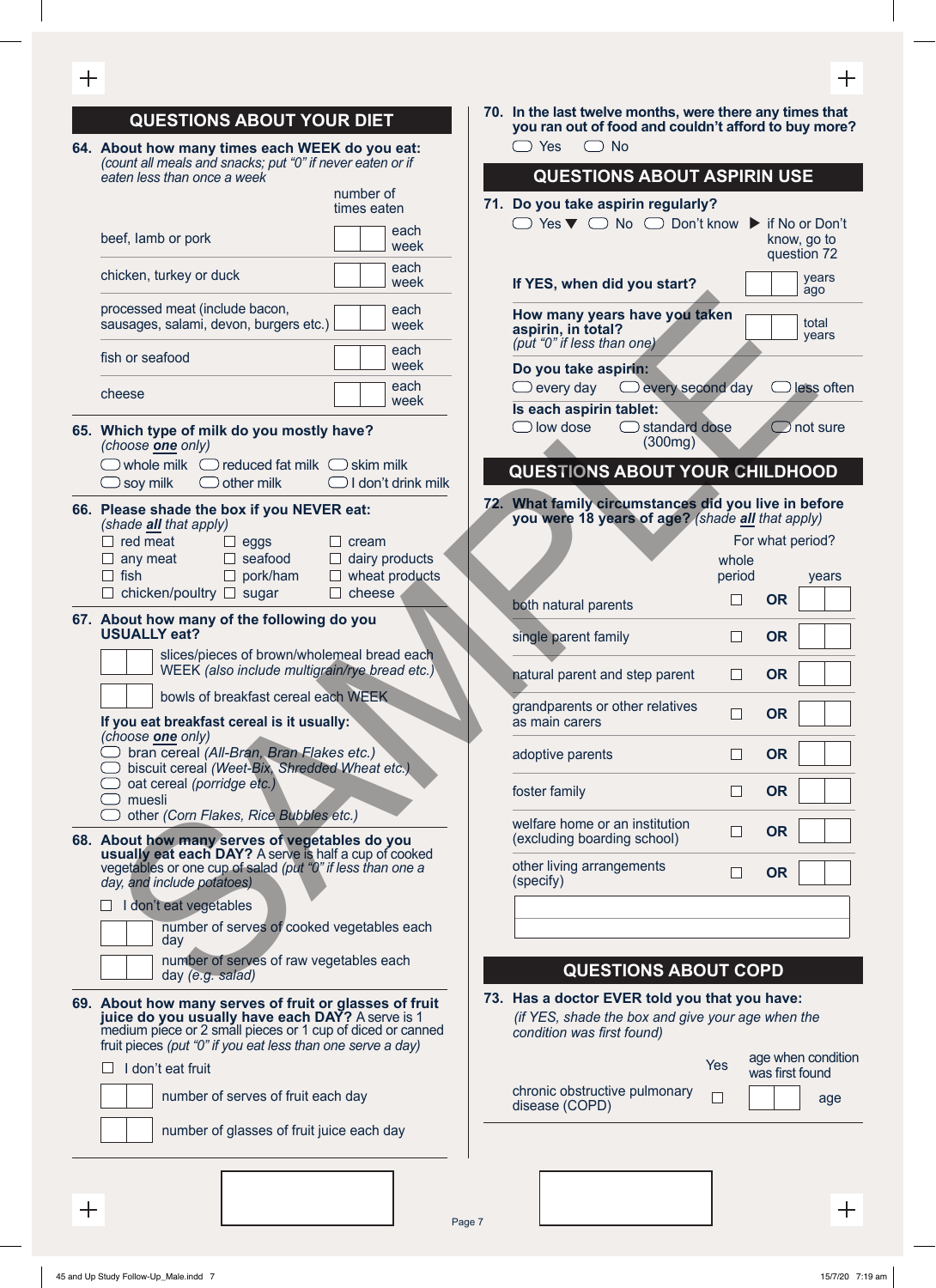#### **QUESTIONS ABOUT MEDICAL EXPENSES**

**74. In the past 12 months, about how much have you spent out-of-pocket on YOUR healthcare? Please EXCLUDE costs covered by Medicare or private health insurance.**

|                                                                                                                                                                                                     | N/A       | \$0 | $$1-$<br>\$250 | $$251-$<br>\$1000 | $$1001 -$          | more<br>than<br>\$10,000 \$10,000 | Which one of these diagrams best illustrates<br>your moles?                                                                                                     |
|-----------------------------------------------------------------------------------------------------------------------------------------------------------------------------------------------------|-----------|-----|----------------|-------------------|--------------------|-----------------------------------|-----------------------------------------------------------------------------------------------------------------------------------------------------------------|
| medications<br>(prescription or<br>over the counter)                                                                                                                                                |           |     |                |                   |                    |                                   |                                                                                                                                                                 |
| doctors,<br>specialists (e.g.<br>GP, oncologist)                                                                                                                                                    |           |     |                |                   |                    |                                   | un                                                                                                                                                              |
| medical tests<br>(e.g. x-rays,<br>pathology)                                                                                                                                                        |           |     |                |                   |                    |                                   | $\sqrt{-1}$                                                                                                                                                     |
| hospitalisation/<br>outpatient<br>(e.g. surgery)                                                                                                                                                    |           |     |                |                   |                    |                                   | few<br>$\mathsf{n}$<br>none<br>some<br>78. In the past 12 months, have you had a health                                                                         |
| dental care                                                                                                                                                                                         |           |     |                |                   |                    |                                   | professional (e.g. a doctor, specialist or nurs<br>check at least some of your skin for any susp                                                                |
| allied health<br>care (e.g.<br>physiotherapy)                                                                                                                                                       |           |     |                |                   |                    |                                   | spots that might be skin cancer?<br>Yes $\nabla$ $\Box$ No<br>If YES:                                                                                           |
| other<br>complementary/<br>alternative<br>treatments<br>(e.g. naturopathy)                                                                                                                          |           |     |                |                   |                    |                                   | a) Was it<br>all or nearly all of your body<br>$\cup$<br>part of your body<br>checking a specific mole or spot<br>b) How many times in the past 12 months did y |
| medical<br>equipment<br>(e.g. crutches)                                                                                                                                                             |           |     |                |                   |                    |                                   | have your skin checked by a health professi<br>times                                                                                                            |
| practical/travel<br>(e.g. parking,<br>accommodation)                                                                                                                                                |           |     |                |                   |                    |                                   | <b>QUESTIONS ABOUT GENETIC TESTIN</b><br>79. Have you ever had genetic testing?                                                                                 |
| home/other<br>modifications<br>$(e.g. ramps))$                                                                                                                                                      |           |     |                |                   |                    |                                   | No $\bigcirc$ Don't know/don't want to<br>Yes $\nabla$ $\Box$<br>if No or Don't know, go to questio                                                             |
| any other<br>healthcare costs                                                                                                                                                                       |           |     |                |                   |                    |                                   | 80. What did the genetic testing aim to determine<br>(shade all that apply)                                                                                     |
| 75. In the past 12 months, about how much did you<br>spend out-of-pocket on YOUR healthcare for all of                                                                                              |           |     |                |                   |                    |                                   | disease risk, diagnosis or treatment<br>$\Box$ my ancestry                                                                                                      |
| the above combined?                                                                                                                                                                                 |           |     |                |                   |                    |                                   | $\Box$ other (e.g. targeting diet or fitness)                                                                                                                   |
| \$0                                                                                                                                                                                                 |           |     |                | \$10,001-\$25,000 |                    |                                   | don't know/don't want to say                                                                                                                                    |
| $$1 - $250$                                                                                                                                                                                         |           |     |                |                   | more than \$25,000 |                                   |                                                                                                                                                                 |
| \$251-\$1000                                                                                                                                                                                        |           |     | unsure         |                   |                    |                                   |                                                                                                                                                                 |
| \$1001-\$10,000<br>76. In the past 12 months, did you delay or go without<br>a medical test, treatment, or follow-up that was<br>recommended by a doctor, because of a shortage<br>of money?<br>Yes | <b>No</b> |     | <b>Unsure</b>  |                   |                    |                                   |                                                                                                                                                                 |
| 十                                                                                                                                                                                                   |           |     |                |                   |                    |                                   | Page 8                                                                                                                                                          |

#### **QUESTIONS ABOUT YOUR SKIN HEALTH**

**77.** Most people have some moles. Moles are brown spots that do not come and go with sunlight. Some are flat and look almost like a freckle while others are raised or bumpy if you run your fingers over them. Splotchy freckles on the upper back or shoulders are not moles.  **Which one of these diagrams best illustrates your moles?**



**78. In the past 12 months, have you had a health professional (e.g. a doctor, specialist or nurse) check at least some of your skin for any suspicious spots that might be skin cancer?**

| $\Box$ Yes $\nabla$ $\Box$ No |  |
|-------------------------------|--|
|                               |  |

- **If YES: a) Was it** 
	- $\Box$  all or nearly all of your body
	- $\Box$  part of your body
	- $\bigcirc$  checking a specific mole or spot
- **b) How many times in the past 12 months did you have your skin checked by a health professional?**

# **QUESTIONS ABOUT GENETIC TESTING**

- **79. Have you ever had genetic testing?**
	- $\Box$  Yes  $\nabla$   $\Box$  No  $\Box$  Don't know/don't want to say

if No or Don't know, go to question 81

- **80. What did the genetic testing aim to determine?** *(shade all that apply)*
	- $\Box$  disease risk, diagnosis or treatment

- $\Box$  other (e.g. targeting diet or fitness)
- $\Box$  don't know/don't want to say

 $\hspace{0.1mm} +$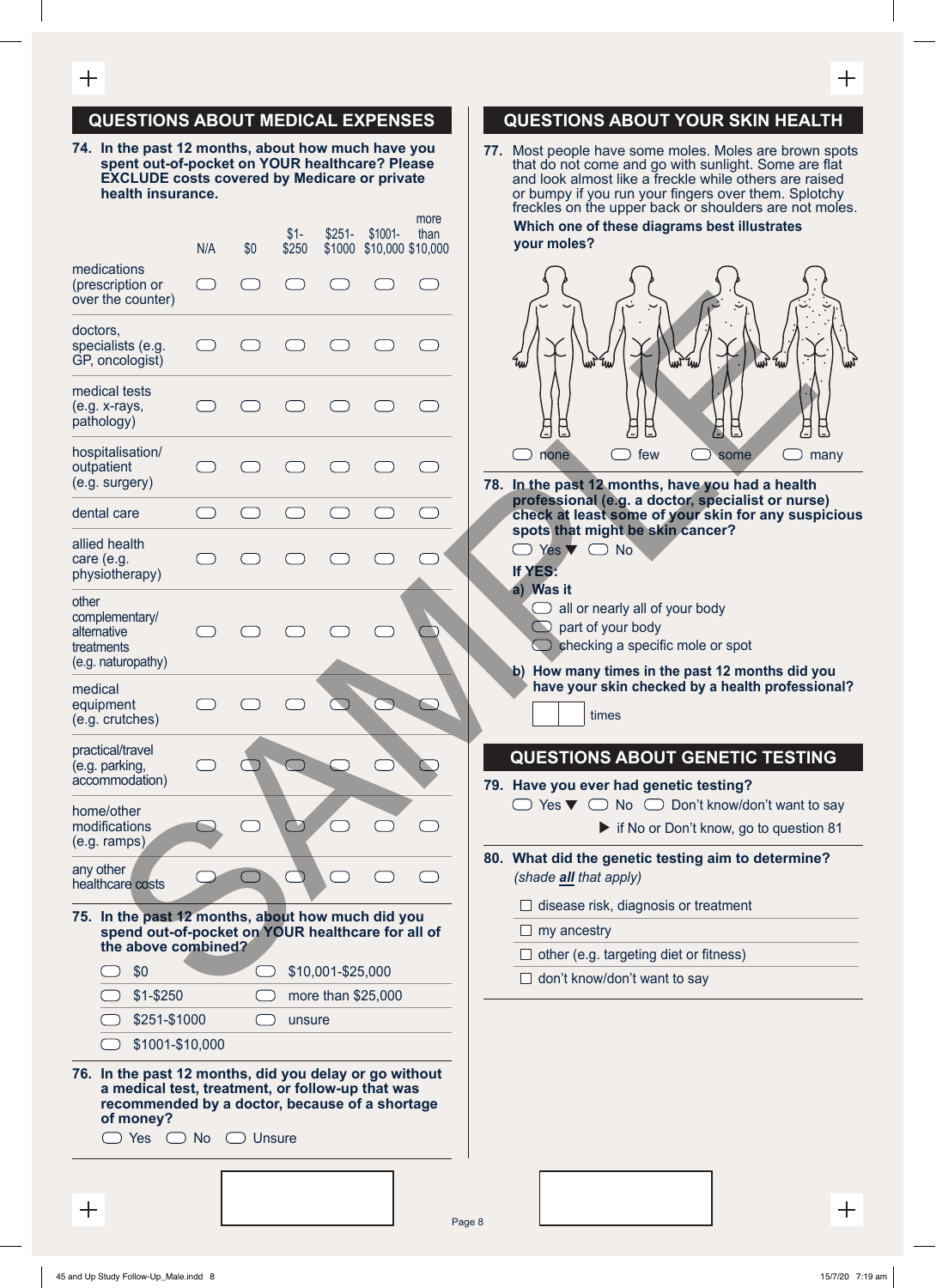| ╅            |                                                                                                                                                                                             | ╅                                                                                                                                                                                                                                                                                               |  |  |  |  |  |  |
|--------------|---------------------------------------------------------------------------------------------------------------------------------------------------------------------------------------------|-------------------------------------------------------------------------------------------------------------------------------------------------------------------------------------------------------------------------------------------------------------------------------------------------|--|--|--|--|--|--|
|              |                                                                                                                                                                                             | <b>QUESTIONS ABOUT COVID-19</b>                                                                                                                                                                                                                                                                 |  |  |  |  |  |  |
|              | relate to the time since January 2020.                                                                                                                                                      | The following questions are about the novel coronavirus (COVID-19) and how it has affected you. The COVID-19<br>outbreak was first identified in Australia in January 2020 and unless otherwise specified the following questions                                                               |  |  |  |  |  |  |
|              | 81. Are you or have you been infected with COVID-19?<br>$\bigcirc$ Yes, had positive test result<br>I think so, but not confirmed<br><b>No</b><br>Don't know<br>82. If you have been tested | 85. Did you reduce your personal contact with other<br>people because of the COVID-19 outbreak?<br>$\Box$ Yes $\nabla$ $\Box$ No<br>If YES, what were the reasons you reduced contact?<br>(shade all that apply)<br>$\Box$ concerns about your own health<br>$\Box$ concern for others' health. |  |  |  |  |  |  |
|              | for COVID-19, when<br>$\overline{2}$<br>$\mathbf{2}$<br>$\mathbf 0$<br>were you last tested?<br>month<br>year                                                                               | $\Box$ government recommendations<br>$\Box$ government restrictions                                                                                                                                                                                                                             |  |  |  |  |  |  |
|              | I have not been tested for COVID-19                                                                                                                                                         | 86. During the COVID-19 outbreak:<br>not                                                                                                                                                                                                                                                        |  |  |  |  |  |  |
|              | 83. Since January 2020 have you:                                                                                                                                                            | at all<br>moderately<br>a little<br>extremely<br>very<br>how uncertain                                                                                                                                                                                                                          |  |  |  |  |  |  |
|              | Don't<br><b>No</b><br>Yes<br>know<br>had someone in your household<br>ᆖ<br>(<br>$\left( \begin{array}{cc} 0 & 0 \\ 0 & 0 \end{array} \right)$<br>known to have COVID-19?                    | did you feel<br>about the<br>future?                                                                                                                                                                                                                                                            |  |  |  |  |  |  |
|              | had close personal contact with<br>someone outside your house<br>known to have COVID-19?                                                                                                    | how<br>concerned<br>were you that<br>you would<br>get sick with                                                                                                                                                                                                                                 |  |  |  |  |  |  |
|              | travelled overseas or on a cruise<br>ship?                                                                                                                                                  | COVID-19?                                                                                                                                                                                                                                                                                       |  |  |  |  |  |  |
|              | worked in an aged care facility or<br>hospital?                                                                                                                                             | how<br>concerned<br>were you that<br>your family or                                                                                                                                                                                                                                             |  |  |  |  |  |  |
|              | had other exposure to COVID-19?<br>(if other exposure, please specify)                                                                                                                      | friends would<br>get sick with<br>COVID-19?                                                                                                                                                                                                                                                     |  |  |  |  |  |  |
|              | 84. During the COVID-19 outbreak, how often did you                                                                                                                                         | how confused<br>were you<br>about<br>information<br>$\bigcap$<br>$\bigcap$<br>you read or<br>heard about<br>COVID-19?                                                                                                                                                                           |  |  |  |  |  |  |
|              | wear a face mask when you were in close personal<br>contact with others outside of your household?<br>never<br>rarely                                                                       | how worried<br>were you<br>about your<br>$\bigcap$<br>$\bigcap$<br>financial<br>situation?                                                                                                                                                                                                      |  |  |  |  |  |  |
|              | sometimes                                                                                                                                                                                   | 87. As a result of COVID-19, has your financial<br>situation changed?                                                                                                                                                                                                                           |  |  |  |  |  |  |
|              | often                                                                                                                                                                                       | $\Box$ Yes $\nabla$ $\Box$ No $\Box$ Don't know                                                                                                                                                                                                                                                 |  |  |  |  |  |  |
|              | all the time                                                                                                                                                                                | If YES, my financial situation is:                                                                                                                                                                                                                                                              |  |  |  |  |  |  |
|              |                                                                                                                                                                                             | $\Box$ a lot worse<br>slightly worse                                                                                                                                                                                                                                                            |  |  |  |  |  |  |
|              |                                                                                                                                                                                             | same                                                                                                                                                                                                                                                                                            |  |  |  |  |  |  |
|              |                                                                                                                                                                                             | $\Box$ slightly better                                                                                                                                                                                                                                                                          |  |  |  |  |  |  |
|              |                                                                                                                                                                                             | a lot better                                                                                                                                                                                                                                                                                    |  |  |  |  |  |  |
|              |                                                                                                                                                                                             |                                                                                                                                                                                                                                                                                                 |  |  |  |  |  |  |
| $\mathrm{+}$ |                                                                                                                                                                                             | ┿<br>Page 9                                                                                                                                                                                                                                                                                     |  |  |  |  |  |  |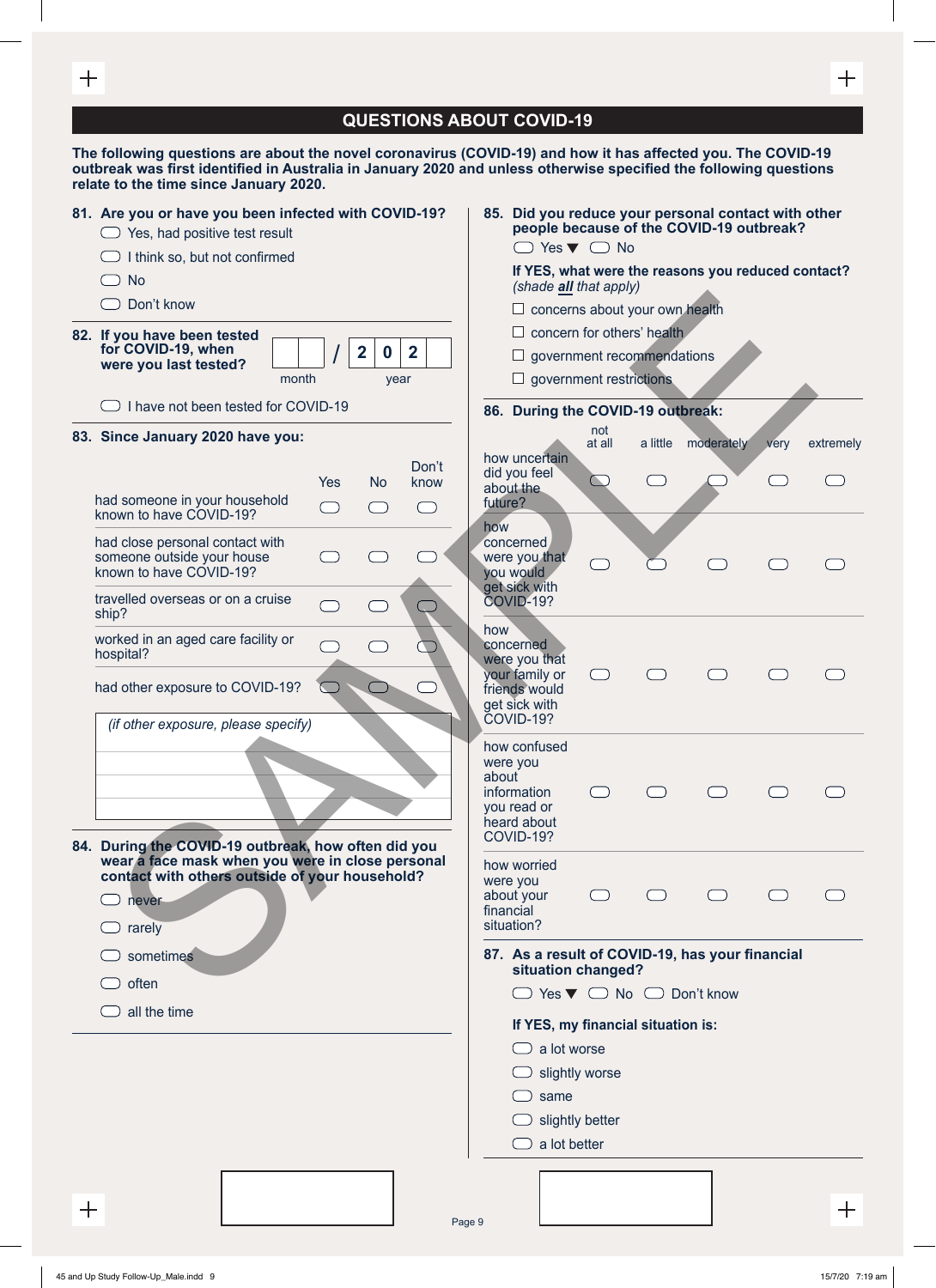### $\qquad \qquad +$

| 88. How confident are you:                                                |               |                |                                  |                        |                                                 | 91. As a result of COVID-19, have you missed or<br>delayed any of the following health care services?                                                            |
|---------------------------------------------------------------------------|---------------|----------------|----------------------------------|------------------------|-------------------------------------------------|------------------------------------------------------------------------------------------------------------------------------------------------------------------|
|                                                                           | not<br>at all | a little       | moderately                       | very                   | extremely                                       | <b>Yes</b><br><b>No</b>                                                                                                                                          |
| in your<br>knowledge                                                      |               |                |                                  |                        |                                                 | a visit to a GP<br>$\left( \begin{array}{c} \end{array} \right)$                                                                                                 |
| about<br>COVID-19<br>prevention?                                          |               |                |                                  |                        |                                                 | a visit to a specialist doctor<br>$(\quad)$                                                                                                                      |
| in your<br>knowledge                                                      |               |                |                                  |                        |                                                 | hospital care                                                                                                                                                    |
| about social<br>distancing?                                               |               |                |                                  |                        | $\overline{\phantom{a}}$                        | a blood test<br>$\Box$                                                                                                                                           |
| that you have<br>all the                                                  |               |                |                                  |                        |                                                 | psychological or emotional health care<br>$($ )<br>$\overline{\phantom{0}}$                                                                                      |
| necessary<br>information                                                  |               |                |                                  |                        |                                                 | an aged care service<br>$\Box$                                                                                                                                   |
| to make<br>decisions<br>about                                             |               |                |                                  |                        |                                                 | a vaccination<br>$\Box$                                                                                                                                          |
| COVID-19<br>prevention?                                                   |               |                |                                  |                        |                                                 | cancer screening                                                                                                                                                 |
| filling out<br>medical forms                                              |               |                |                                  |                        |                                                 | a dental visit<br>$\Box$                                                                                                                                         |
| by yourself?                                                              |               |                |                                  |                        |                                                 | getting a regular prescription medication                                                                                                                        |
| 89. The next question relates to how you are<br><b>CURRENTLY feeling:</b> |               |                |                                  |                        |                                                 | getting non-prescription medication<br>$\Box$                                                                                                                    |
|                                                                           |               |                | Yes                              | <b>More</b><br>or less | <b>No</b>                                       | other health care you needed<br>$\Box$<br>$(\quad)$                                                                                                              |
| I experience a general sense<br>of emptiness                              |               |                | С. Р.                            |                        |                                                 | (please specify)                                                                                                                                                 |
| there are plenty of people I can rely<br>on when I have problems          |               |                |                                  |                        |                                                 |                                                                                                                                                                  |
| there are many people I can<br>trust completely                           |               |                |                                  |                        | $\bigcap$                                       |                                                                                                                                                                  |
| there are enough people I feel<br>close to                                |               |                |                                  | $\bigcup$              |                                                 | 92. If you selected YES in ANY of the above, did your                                                                                                            |
| I miss having people around                                               |               |                | $\mathcal{L}$                    | $\bigcap$              |                                                 | health get worse because of missing the health<br>care service?                                                                                                  |
| I often feel rejected                                                     |               |                |                                  |                        |                                                 | Yes<br><b>No</b>                                                                                                                                                 |
| 90. As a result of the COVID-19 outbreak, I feel:                         |               |                |                                  |                        |                                                 | Don't know                                                                                                                                                       |
|                                                                           |               | a lot<br>worse | a little<br>the<br>worse<br>same | a little<br>better     | a lot<br>better                                 | Not applicable                                                                                                                                                   |
| my overall health<br>has been                                             |               |                | $(\Box)$                         |                        | $\left( \begin{array}{c} 1 \end{array} \right)$ | 93. Since January 2020, have you used telehealth<br>services (an appointment with a health care<br>provider by video or phone instead of an<br>in-person visit)? |
| my emotional and<br>psychological health<br>has been                      |               |                |                                  |                        |                                                 | $\Box$ No $\blacktriangleright$ if No, go to question 98<br>$\bigcirc$ Yes                                                                                       |
|                                                                           |               |                |                                  |                        |                                                 |                                                                                                                                                                  |
|                                                                           |               |                |                                  |                        |                                                 |                                                                                                                                                                  |
|                                                                           |               |                |                                  |                        |                                                 |                                                                                                                                                                  |
|                                                                           |               |                |                                  |                        |                                                 |                                                                                                                                                                  |
|                                                                           |               |                |                                  |                        |                                                 |                                                                                                                                                                  |
| $^{+}$                                                                    |               |                |                                  |                        |                                                 | $\pm$<br>$D0 \sim 10$                                                                                                                                            |

Page 10

 $\qquad \qquad +$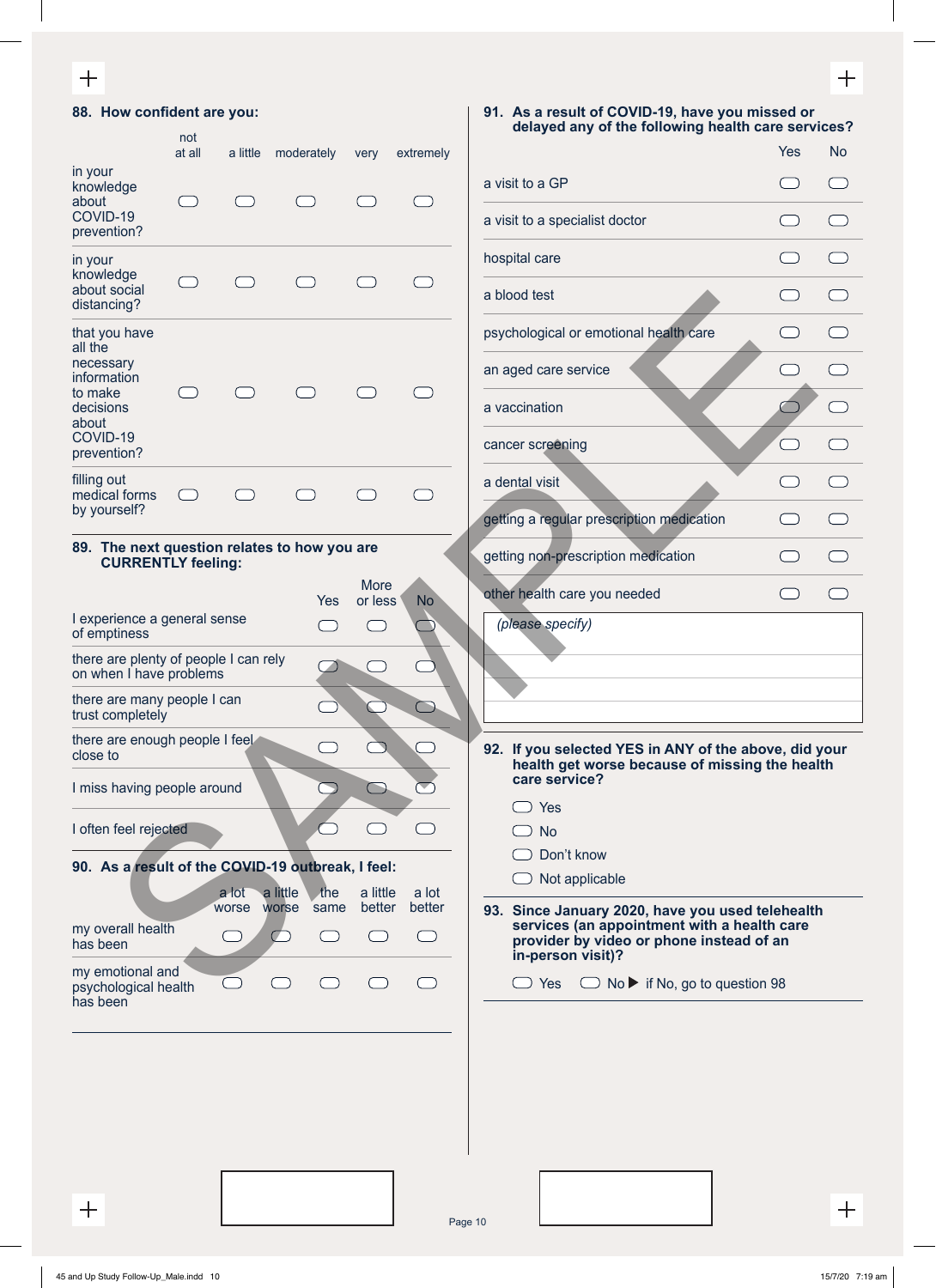| ╅                                                                                                                         |                                                                                                                                                                                                                                                                 |                                                               |                                                                             |                                                                                                                                                                                                                                                                                                                       |      | 十                                                                                                                                                                                                                                                                                                                        |
|---------------------------------------------------------------------------------------------------------------------------|-----------------------------------------------------------------------------------------------------------------------------------------------------------------------------------------------------------------------------------------------------------------|---------------------------------------------------------------|-----------------------------------------------------------------------------|-----------------------------------------------------------------------------------------------------------------------------------------------------------------------------------------------------------------------------------------------------------------------------------------------------------------------|------|--------------------------------------------------------------------------------------------------------------------------------------------------------------------------------------------------------------------------------------------------------------------------------------------------------------------------|
|                                                                                                                           |                                                                                                                                                                                                                                                                 |                                                               |                                                                             |                                                                                                                                                                                                                                                                                                                       |      |                                                                                                                                                                                                                                                                                                                          |
| video                                                                                                                     |                                                                                                                                                                                                                                                                 |                                                               |                                                                             |                                                                                                                                                                                                                                                                                                                       |      |                                                                                                                                                                                                                                                                                                                          |
| $\bigcirc$ both                                                                                                           |                                                                                                                                                                                                                                                                 |                                                               |                                                                             | less<br>time                                                                                                                                                                                                                                                                                                          | time | more<br>time                                                                                                                                                                                                                                                                                                             |
| traditional in-person medical visit?<br>better than a traditional visit<br>$\bigcirc$ just as good as a traditional visit |                                                                                                                                                                                                                                                                 | walking continuously<br>for at least 10 minutes               |                                                                             |                                                                                                                                                                                                                                                                                                                       |      |                                                                                                                                                                                                                                                                                                                          |
| worse than a traditional visit<br>not sure                                                                                |                                                                                                                                                                                                                                                                 | chores or gardening)                                          |                                                                             |                                                                                                                                                                                                                                                                                                                       |      |                                                                                                                                                                                                                                                                                                                          |
| services to someone else?<br>definitely will not<br>probably will not<br>probably will                                    |                                                                                                                                                                                                                                                                 | (that made you breathe<br>somewhat harder, like<br>gardening) |                                                                             |                                                                                                                                                                                                                                                                                                                       |      |                                                                                                                                                                                                                                                                                                                          |
| definitely will                                                                                                           |                                                                                                                                                                                                                                                                 | (counting everything                                          |                                                                             |                                                                                                                                                                                                                                                                                                                       |      |                                                                                                                                                                                                                                                                                                                          |
| appointments via telehealth after the COVID-19<br>emergency is over?                                                      |                                                                                                                                                                                                                                                                 | watching TV                                                   |                                                                             | $\mathcal{L}$                                                                                                                                                                                                                                                                                                         |      |                                                                                                                                                                                                                                                                                                                          |
| not at all<br>slightly                                                                                                    |                                                                                                                                                                                                                                                                 | sleeping                                                      |                                                                             |                                                                                                                                                                                                                                                                                                                       |      |                                                                                                                                                                                                                                                                                                                          |
|                                                                                                                           |                                                                                                                                                                                                                                                                 |                                                               |                                                                             |                                                                                                                                                                                                                                                                                                                       |      |                                                                                                                                                                                                                                                                                                                          |
| very                                                                                                                      |                                                                                                                                                                                                                                                                 | the following?                                                |                                                                             |                                                                                                                                                                                                                                                                                                                       |      |                                                                                                                                                                                                                                                                                                                          |
| extremely                                                                                                                 |                                                                                                                                                                                                                                                                 |                                                               |                                                                             |                                                                                                                                                                                                                                                                                                                       |      |                                                                                                                                                                                                                                                                                                                          |
|                                                                                                                           |                                                                                                                                                                                                                                                                 |                                                               | never<br>$\mathbf{1}$<br>$\overline{2}$                                     | 3                                                                                                                                                                                                                                                                                                                     | 5    | very<br>often<br>$\overline{7}$<br>6                                                                                                                                                                                                                                                                                     |
|                                                                                                                           |                                                                                                                                                                                                                                                                 | public TV or radio<br>(e.g. ABC or SBS)                       |                                                                             |                                                                                                                                                                                                                                                                                                                       |      |                                                                                                                                                                                                                                                                                                                          |
|                                                                                                                           |                                                                                                                                                                                                                                                                 | commercial TV or radio                                        |                                                                             |                                                                                                                                                                                                                                                                                                                       |      |                                                                                                                                                                                                                                                                                                                          |
|                                                                                                                           |                                                                                                                                                                                                                                                                 | social media (e.g.<br>Facebook, Twitter etc.)                 |                                                                             |                                                                                                                                                                                                                                                                                                                       |      |                                                                                                                                                                                                                                                                                                                          |
|                                                                                                                           |                                                                                                                                                                                                                                                                 | and print)                                                    |                                                                             |                                                                                                                                                                                                                                                                                                                       |      |                                                                                                                                                                                                                                                                                                                          |
|                                                                                                                           |                                                                                                                                                                                                                                                                 | government websites<br>or sources                             |                                                                             |                                                                                                                                                                                                                                                                                                                       |      |                                                                                                                                                                                                                                                                                                                          |
|                                                                                                                           |                                                                                                                                                                                                                                                                 | healthcare providers                                          |                                                                             |                                                                                                                                                                                                                                                                                                                       |      |                                                                                                                                                                                                                                                                                                                          |
|                                                                                                                           |                                                                                                                                                                                                                                                                 |                                                               |                                                                             |                                                                                                                                                                                                                                                                                                                       |      |                                                                                                                                                                                                                                                                                                                          |
|                                                                                                                           |                                                                                                                                                                                                                                                                 |                                                               |                                                                             |                                                                                                                                                                                                                                                                                                                       |      | $\pm$                                                                                                                                                                                                                                                                                                                    |
|                                                                                                                           | 94. If you used telehealth services, were they done by:<br>$\Box$ telephone<br>95. How did the telehealth services compare to a<br>96. How likely would you be to recommend telehealth<br>97. How useful do you think it will be to have<br>moderately<br>$\pm$ | Page 11                                                       | activities?<br>mentioned above)<br>newspapers (online<br>family and friends | (for recreation or exercise<br>or to get to or from places)<br>vigorous physical activity<br>(that made you puff and pant,<br>like jogging, but not household<br>moderate physical activity<br>gentle swimming or vigorous<br>overall physical activity<br>(including at night and naps)<br>your doctor or your other |      | 98. Compared with 12 months ago, how much time did<br>you spend in the LAST WEEK doing the following<br>Compared with 12 months ago, I spent:<br>similar<br>99. How often do you get COVID-19 information from<br>Use the scale below to shade the bubbles, where 1<br>indicates never, and 7 indicates very often.<br>4 |